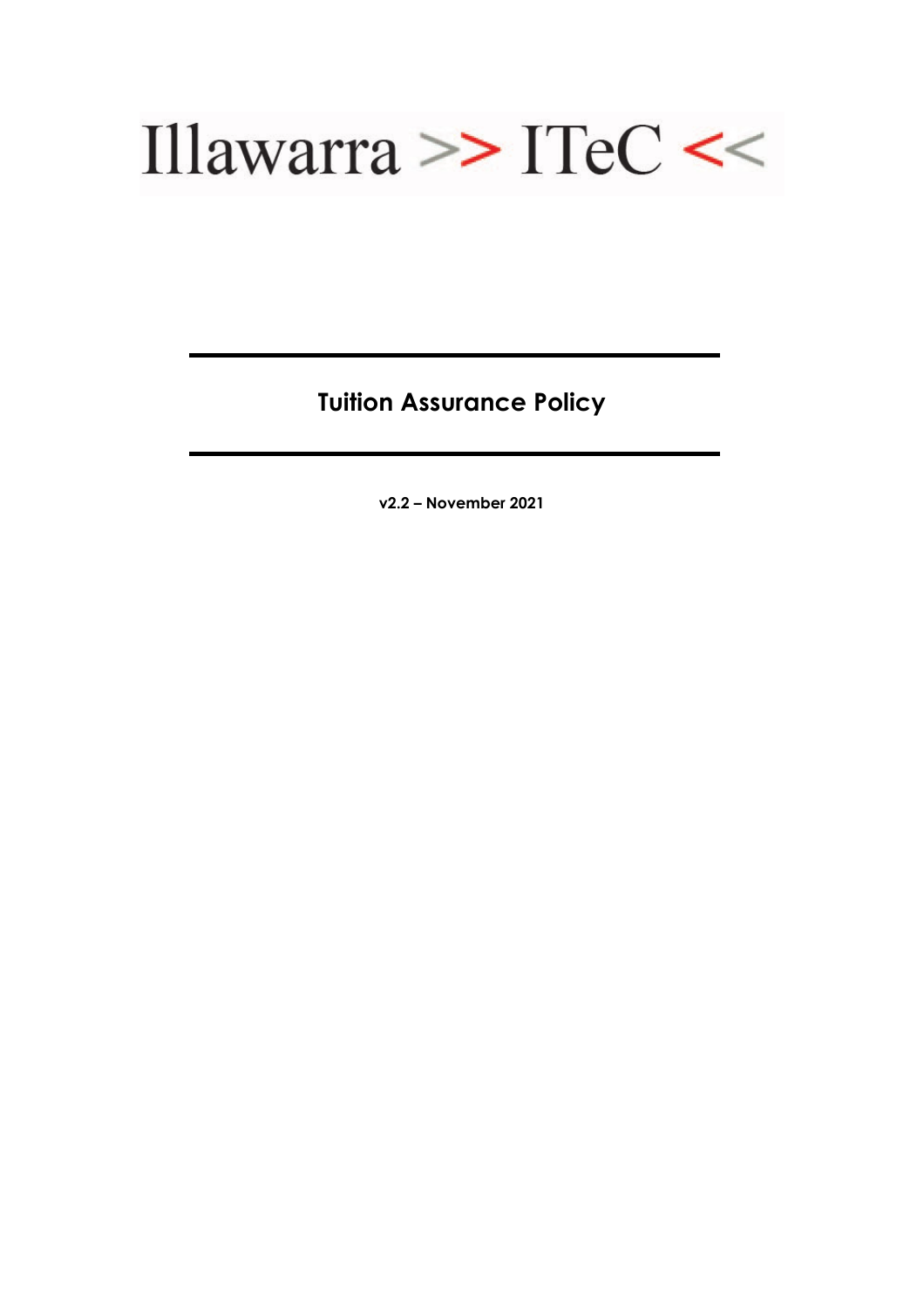| <b>Document Title</b>   | <b>Tuition Assurance Policy</b> |
|-------------------------|---------------------------------|
| <b>Operational Area</b> | Financial                       |
| <b>Date Created</b>     | 13/02/2015                      |
| Reviewed by             | <b>Compliance Officer</b>       |
| <b>Revision Date</b>    | 08/11/2021                      |
| <b>Revision Number</b>  | 2.2                             |
| Approved by             | CFO                             |

# **Introduction**

Tuition protection is important to Illawarra ITeC because Illawarra ITeC values its students and wants them to be protected. Tuition protection is also a requirement of registration.

# **Purpose**

The purpose of the *Tuition Assurance Policy* is to define the tuition assurance mechanisms being used by Illawarra ITeC to protect students in accordance with regulation.

#### **Scope**

The *Tuition Assurance Policy* applies to all fees paid by students for training courses offered by Illawarra ITeC.

# **Responsibilities**

This policy is the responsibility of the Chief Executive Officer.

# **Definitions**

*Administration Fee* is an administration fee charged for processing enrolment applications that is non-refundable except where Illawarra ITeC has cancelled a course.

*Materials Fee* is a charge to cover the cost of manuals, resources or other materials required by the student for a specific course. These items remain the property of the student.

**Tuition Fee** is the fee for the delivery of the training.

*Course Fee* is the full fee charged for a course which is inclusive of Enrolment Fee, Tuition Fee and where applicable, Materials Fee.

*Course Start / Commencement Date* is the course start or commencement date and is the first date of the course in which the student is enrolled as published on the Letter of Offer and Course Agreement. In the case of students studying online or via distance learning, the course start or commencement date is the first date that the student accesses the course material online or has signed for reception of the distance learning materials.